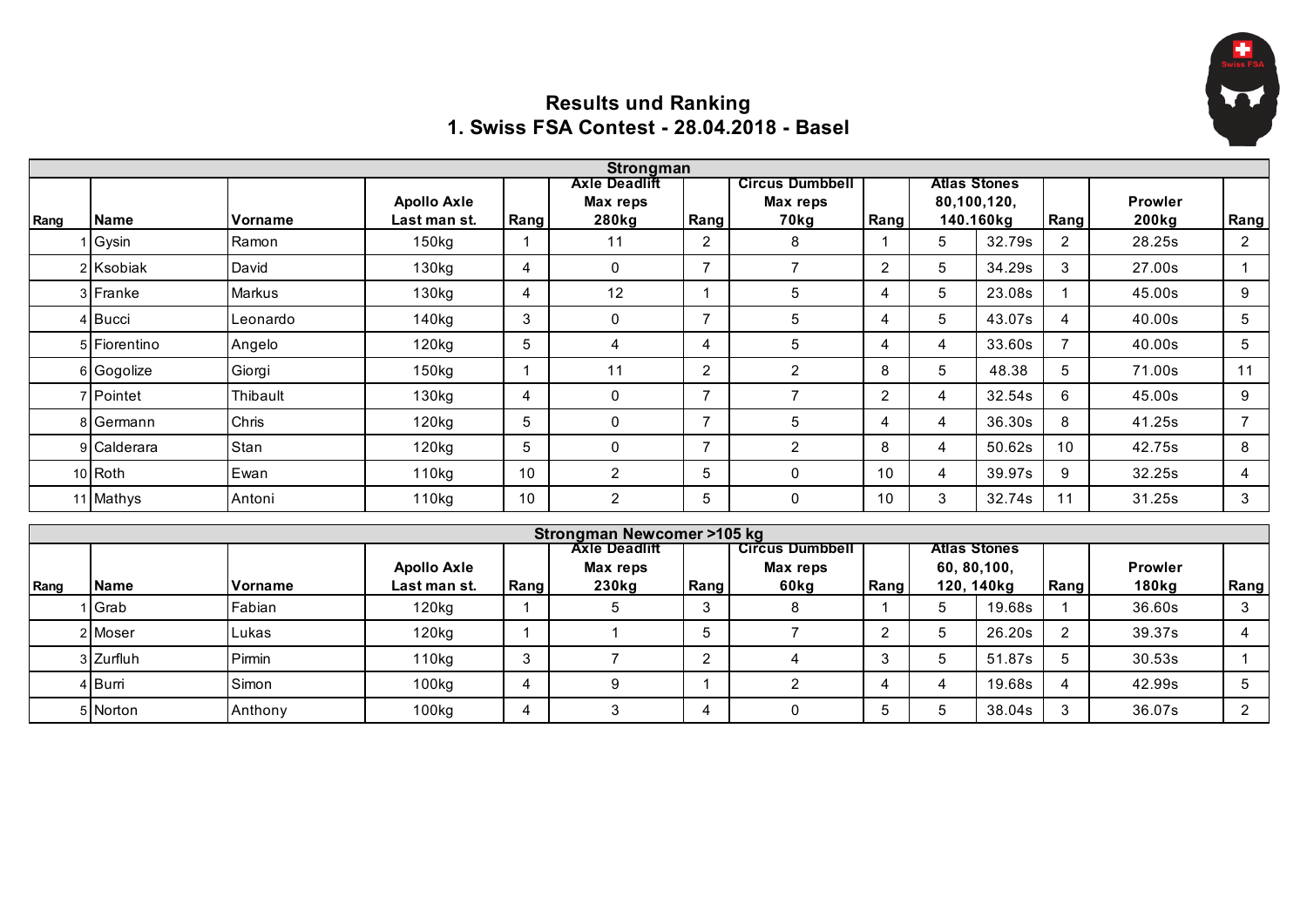

## **Results und Ranking 1. Swiss FSA Contest - 28.04.2018 - Basel**

|      | Strongman Newcomer <105 kg |                |                    |      |                      |      |                        |      |              |                     |      |                   |      |  |
|------|----------------------------|----------------|--------------------|------|----------------------|------|------------------------|------|--------------|---------------------|------|-------------------|------|--|
|      |                            |                |                    |      | <b>Axle Deadlift</b> |      | <b>Circus Dumbbell</b> |      |              | <b>Atlas Stones</b> |      |                   |      |  |
|      |                            |                | <b>Apollo Axle</b> |      | Max reps             |      | Max reps               |      |              | 60, 80, 100,        |      | <b>Prowler</b>    |      |  |
| Rang | <b>Name</b>                | <b>Vorname</b> | Last man st.       | Rang | 230kg                | Rang | 60kg                   | Rang |              | 120, 140kg          | Rang | 180 <sub>kg</sub> | Rang |  |
|      | <b>Beer</b>                | Marc           | 110 <sub>kg</sub>  | 3    | 10                   | ∩    | 5                      | 3    | 5            | 21.83s              | ົ    | 25.73s            |      |  |
|      | 2 Pickel                   | Ueli           | 120kg              |      |                      |      | 9                      |      | 5            | 18.40s              |      | 31.86s            | 5    |  |
|      | 3 Kräutler                 | Michael        | 120kg              |      | 10                   | C    |                        | 2    |              | 25.42s              | 6    | 37.56s            |      |  |
|      | 4 Marchand                 | Samuel         | 110 <sub>kg</sub>  | 3    |                      | 8    |                        | 4    | 5            | 43.95               | 3    | 27.37s            | 3    |  |
|      | 5 Lehmann                  | Micha          | 110kg              | 3    | 9                    |      |                        | 5    |              | 25.38s              |      | 30.23s            | 4    |  |
|      | 6 Messerli                 | Ludowig        | 110kg              | 3    | 12                   |      |                        | 5    | $\sim$<br>۰. | 7.38s               |      | Muskelverletzung  | 8    |  |
|      | 7 Wüthrich                 | Philipp        | 100kg              |      |                      | 6    |                        | 5    |              | 21.41s              | 4    | 34.71s            | 6    |  |
|      | 8 Stuber                   | <b>Niklas</b>  | 80kg               | 8    |                      |      | $\Omega$               | 8    | 3            | 16.12s              | 8    | 26.56s            | 2    |  |

|      |              |                |                    |                | Strongman Newcomer <90 kg        |      |                                    |      |                                     |            |      |                |      |
|------|--------------|----------------|--------------------|----------------|----------------------------------|------|------------------------------------|------|-------------------------------------|------------|------|----------------|------|
|      |              |                | <b>Apollo Axle</b> |                | <b>Axle Deadlift</b><br>Max reps |      | <b>Circus Dumbbell</b><br>Max reps |      | <b>Atlas Stones</b><br>60, 80, 100, |            |      | <b>Prowler</b> |      |
| Rang | <b>Name</b>  | <b>Vorname</b> | Last man st.       | Rang           | 200kg                            | Rang | 50 <sub>kg</sub>                   | Rang |                                     | 120, 140kg | Rang | 160ka          | Rang |
|      | Imfeld       | Andy           | 100kg              | C              | 12                               |      | 9                                  |      | 5.                                  | 60.80s     |      | 27.34s         | ົ    |
|      | 2 Steinacker | Thomas         | 100kg              | ົ              | 12                               |      | 9                                  |      | 5                                   | 71.73s     |      | 26.90s         |      |
|      | 3 Ams        | Matthew        | 100kg              | C              | 18                               |      | 4                                  | :5   | ົ                                   | 11.98s     |      | 30.88s         |      |
|      | 4 Bard       | Basil          | 100kg              | ົ              |                                  |      | 8                                  | 3    |                                     | 25.43s     |      | 34.47s         | b    |
|      | 5 Franklin   | <b>Oliver</b>  | 120 <sub>kg</sub>  |                |                                  |      |                                    | 4    |                                     | 37.82      | 4    | 32.37s         | 4    |
|      | 6 Bächler    | Marco          | 90kg               | 6              |                                  |      | 0                                  | 6    | ົ                                   | 46.78s     |      | 48.19s         |      |
|      | 7 Wroclawski | Robert         | 70kg               | $\overline{ }$ |                                  | 6    | 0                                  | 6    | ົ                                   | 21.95s     | 6    | 41.04s         | 6    |
|      | Begert       | Philipp        | Kreislauf          | 8              | Kreislauf                        | 8    | Kreislauf                          | 8    |                                     | Kreislauf  | 8    | Kreislauf      | 8    |